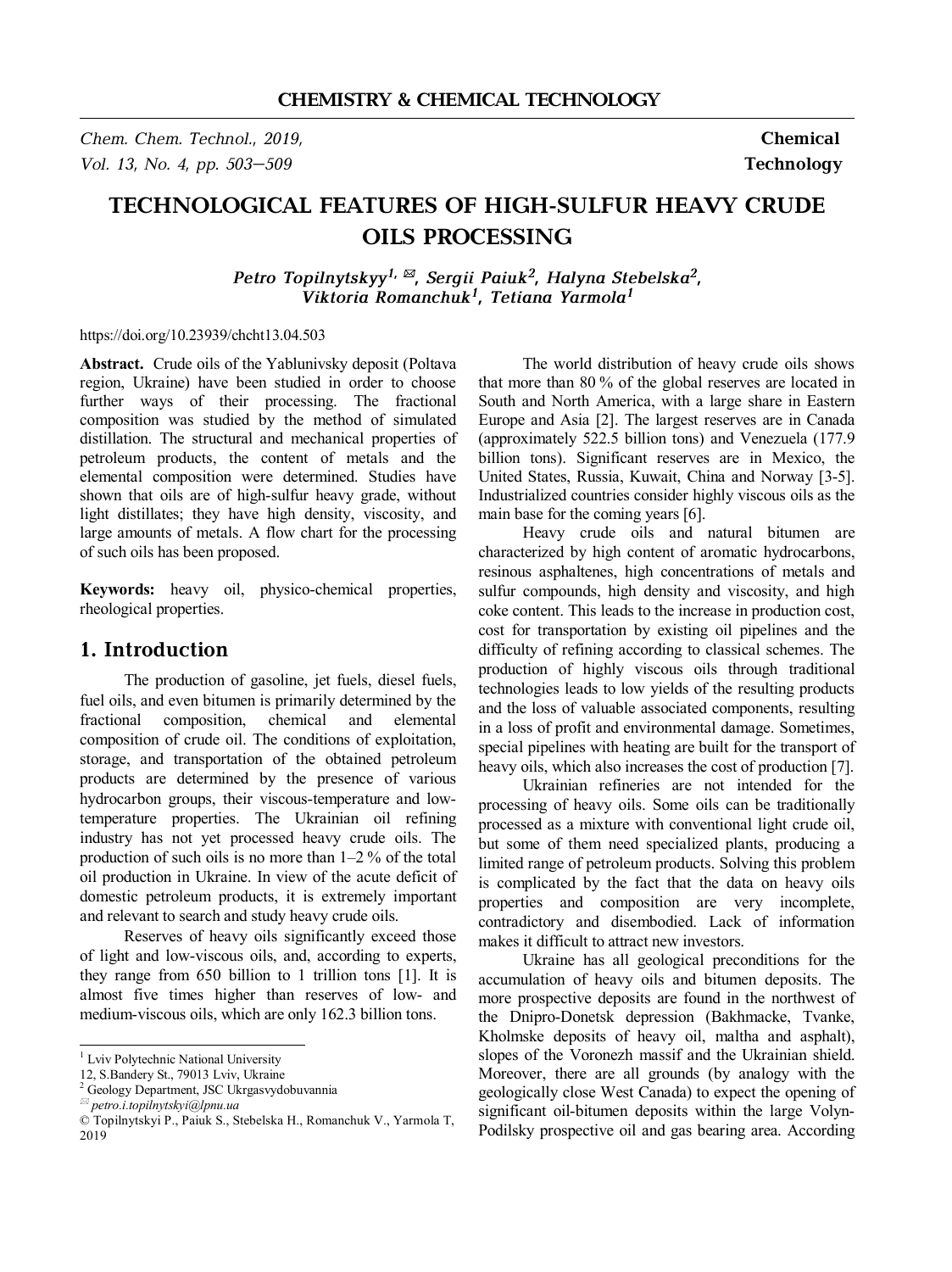to the most conservative estimates, at least 2 billion tons of heavy oil and bitumen are concentrated in Ukraine and this value may increase significantly [8].

Some heavy oil reservoirs are found in the Dnipro-Donetsk depression. They were not taken into account when reserve volume was calculated, though there are large deposits among them, *e.g.* Yablunivsky gas condensate field. Successful experience in developing this deposit proves the expediency of its "addition" to the general volume of oil, gas and condensate production. At present, the explored oil reservoirs of the Yablunivsky deposit is about 50 million tons. It is expected that the deposit contains highly viscous crude oil and natural bitumen, which are difficult or even impossible to be recovered by traditional methods, since they have properties of non-Newtonian fluids. The absence of the minimum required characteristics of heavy oil makes it impossible to select the optimal method for the exploration of the deposit, wells operation and ways of the most rational treatment.

Therefore, the aim of this work is to study the physico-chemical properties of heavy oils as well as their comparison with traditional oils of the East Ukrainian deposits.

### **2. Experimental**

Several samples were withdrawn from different wells of Yablunivsky deposit (Poltava region, Ukraine):

Sample 1 with the density of 959 kg/m<sup>3</sup> at 323 K (oil well 88);

Sample 2 with the density of 969 kg/m<sup>3</sup> at 323 K (oil well 94);

Sample 3 with the density of 953 kg/m<sup>3</sup> at 323 K (oil well 337).

Sample 4 with the density of 823 kg/m<sup>3</sup> at 323 K (oils mixture of East-Ukrainian deposits, which is processed at PJSC "Ukrtatnafta" (Kremenchuk, Ukraine)), was taken for the comparison.

Oil density, content of chloride salts, water and sulfur were determined by standard methods [9-13].

Oils were distilled using simulated distillation, which is analogous to ASTM D2887, ASTM D5307 and ASTM D6352 [14-16]. The essence of the method is the chromatographic separation of oil and product hydrocarbons on a high-performance capillary column, followed by the registration of peaks by a flame-ionization detector. The gas chromatograph NR 7890 with flame ionization detector and Simdis software were used [17].

The determination of carbon and hydrogen was carried out by Liebig-Pregl method, nitrogen – by Dumas method, sulfur – by the combustion method  $[18]$ . The oxygen content was determined as the difference between 100 % and the sum of other elements.

The kinematic viscosity, which is one of the main characteristics [19], was determined according to the standard [20].

Since the studied oils are highly viscous and fastfreezing ones, it is difficult to pipe them at low temperatures [21, 22]. Hence, it was necessary to study their structural and mechanical characteristics. For this purpose, the Rheomat-30 viscometer (Contraves AG, Switzerland) with a rotational type coaxial cylinder in the gradient range of  $0-452$  s<sup>-1</sup> was used. Measuring system CM409.484 consists of a cylinder with the diameter of 25 mm and chamber with the diameter of 23.8 mm and total volume of 40 cm<sup>3</sup> in the temperature range from 293 to 343 K. The required temperature was provided by the UH-8 circulation thermostat MLW (Germany), equipped with a special passive cell. Demineralized water was used as a heat carrier. The essence of the method is to register the antitorque moment of the inner cone of the measuring device with the material under study at different gradients of the deformation velocity with the subsequent calculation of the displacement stress and dynamic (effective) viscosity. Dynamic (effective) viscosity (*h*, Pa·s) was determined by the formula:

$$
\eta = \eta_{\text{rep}} \cdot \alpha \tag{1}
$$

where  $\eta_{rep}$  is the viscosity corresponding to the position of the device switch at the strain tension for the corresponding measuring system, Pa·s; *α* is a device indication, %.

The content of metals (iron, vanadium, nickel, chromium and other elements) in crude oil was determined on the spectrometer SERP-01. The identification of the elements is based on individual energy spectrum for each chemical element.

## **3. Results and Discussion**

The results on density investigation in the temperature range of 383–293 K are represented in Fig. 1.

All three samples of crude oil can be characterized as extra heavy oil (density at  $323 \text{ K}$  is  $953-969 \text{ kg/m}^3$ ). It is by 140–150 kg/m<sup>3</sup> higher than the density of Sample 4. With the increase in temperature from 293 to 383 K, the density of oil decreases by approx. 50 points.

The results of oils simulated distillation and elemental composition are presented in Tables 1 and 2, respectively.

The analysis of the fractional composition showed that the studied samples are abnormal; there are no gasoline fractions in them, and the beginning of boiling is 498–503 K. The content of diesel fuel fractions is only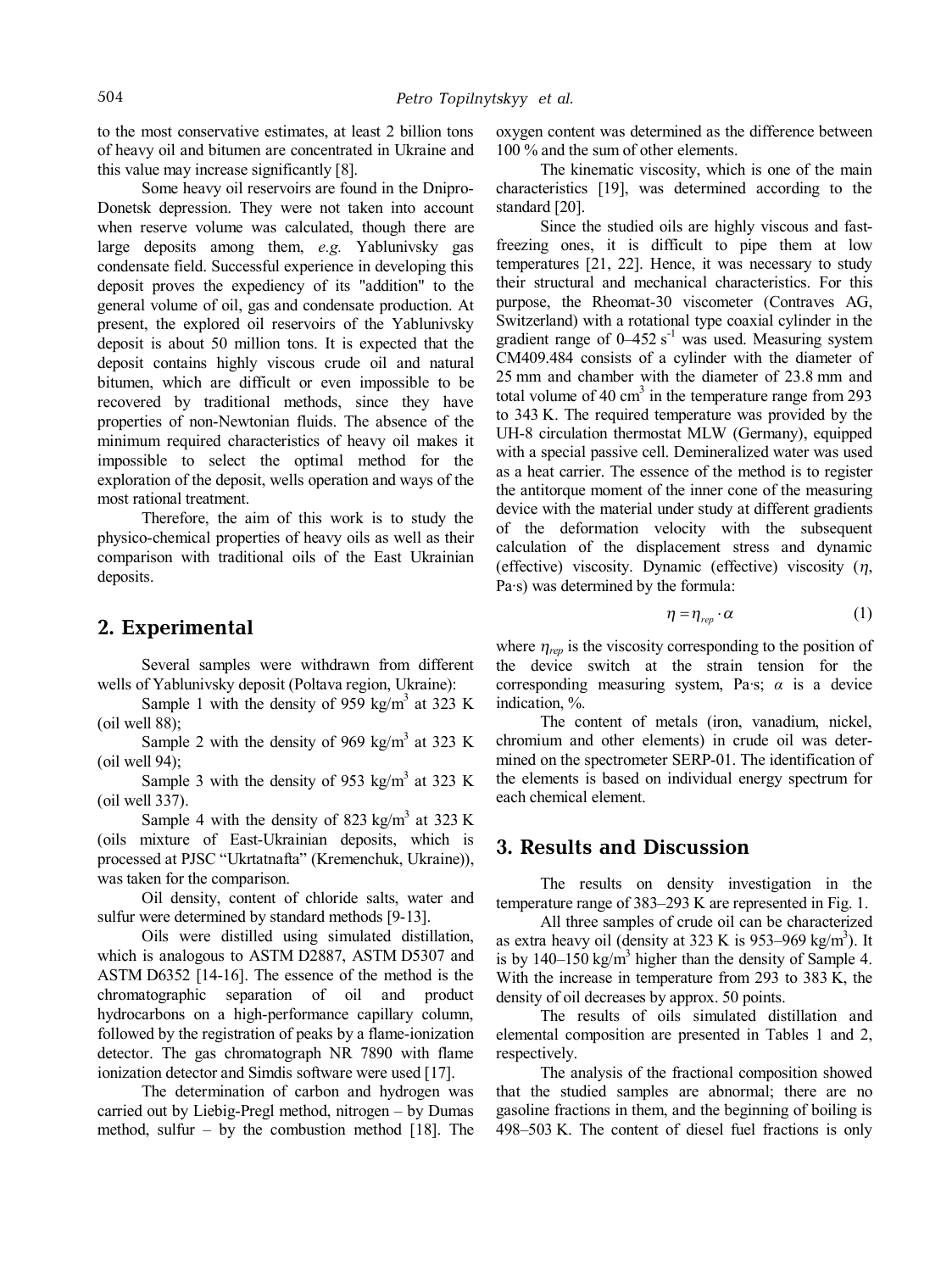20 %, which is much smaller than in the mixture of East-Ukrainian oils. The content of fractions boiling at the temperature above 773 K is 54–58 %. This complicates the rectification process with a deeper selection of distillates. Specialized equipment necessary for narrow fractions selection should be used to provide the strict conditions of distillation: a deeper vacuum in the system and a high temperature in the cube [23].



**Fig. 1**. Density of Samples 1-4 *vs*. temperature

In the investigated samples the amount of carbon  $(82.9-83.2 \text{ wt\%})$  is by approx. 3 % higher, and hydrogen amount  $(11.9-12.3 \text{ wt\%})$  is proportional to the values obtained for the mixture of East-Ukrainian oils. Investigated oil is 2 times more oxygen rich. Typically, nitrogen compounds are contained in crude oil in relatively small amounts – about ten or even hundredths of a percent. High nitrogen content is characteristic of heavy oils. The content of nitrogen is an important value because of its harmful effects on reforming and cracking catalysts. For Samples 1-3 the nitrogen content is 11–15 times higher as compared with that for Sample 4. Sulfur is the most common of heteroatoms in oil and petroleum products. Its content in crude oil varies from hundredths of a percent to even 14 %. Determination of sulfur in oil and its removal is of great importance, since sulfur compounds have a negative effect on the quality of petroleum products, poison expensive catalysts of oil refining, pollute the environment during combustion, and cause corrosion of equipment [24]. In the oils of the Yablunivsky deposit, the sulfur content is 2.9-3.1%, which exceeds the sulfur content in the mixture of East-Ukrainian oils by 3.5–3.8 times.

*Table 1* 

| <b>Fractional composition of oils</b> |  |
|---------------------------------------|--|
|                                       |  |

| Fractional composition | Sample 1 | Sample 2 | Sample 3 | Sample 4 |
|------------------------|----------|----------|----------|----------|
| 5 % boiled at, K       | 503      | 503      | 498      | 348      |
| 10 % boiled at, K      | 553      | 553      | 548      | 364      |
| 15 % boiled at, K      | 589      | 587      | 587      | 381      |
| 20 % boiled at, K      | 625      | 620      | 623      | 403      |
| 25 % boiled at, K      | 658      | 652      | 659      | 428      |
| 30 % boiled at, K      | 696      | 677      | 697      | 461      |
| 35 % boiled at, K      | 720      | 699      | 722      | 488      |
| 40 % boiled at, K      | 759      | 722      | 763      | 518      |
| 45 % boiled at, K      | 797      | 766      | 800      | 548      |
| 50 % boiled at, K      |          | 809      |          | 578      |
| End boiling point, K   | 813      | 813      | 813      | 813      |
| Yield to 342 K, %      | 0.2      | 0.2      | 0.2      | 1.7      |
| Yield to 473 K, $\%$   | 3.0      | 3.0      | 3.0      | 32.5     |
| Yield to $633$ K, $%$  | 21.0     | 22.0     | 21.0     | 59.0     |
| Yield to 773 K, %      | 58.0     | 54.0     | 58.0     | 79.0     |
| Yield to 813 K, $%$    | 46.6     | 50.3     | 46.1     | 83.5     |

*Table 2*

### **Elemental composition of oils**

| <b>Samples</b> | Content, wt % |          |        |          |            |
|----------------|---------------|----------|--------|----------|------------|
|                | Carbon        | Hydrogen | Oxygen | Nitrogen | Sulfur     |
| Sample 1       | 83.2          |          |        |          |            |
| Sample 2       | 82.5          | ل        |        |          |            |
| Sample 3       | 82.9          | 12.3     | 0.9    | v.c      | 3.1        |
| Sample 4       | 85.8          | 12.8     | 0.53   | 0.07     | $0.\delta$ |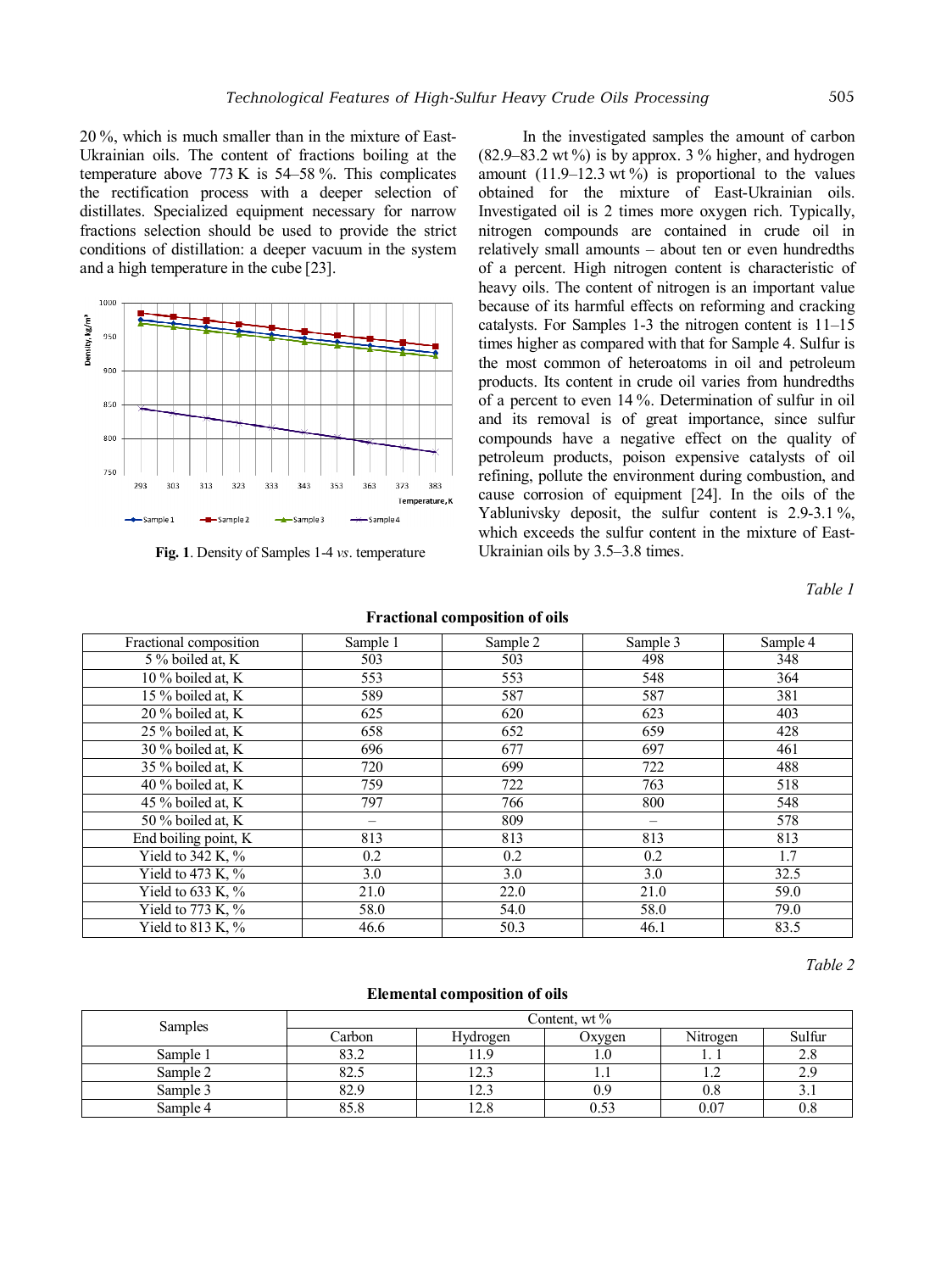Analyzing the data presented in Fig. 1 and Tables 1, 2, we may assert that according to the classification on the physico-chemical characteristics the investigated oils are extra heavy, high-sulfur (sulfur content is about 3 %) oils with low content of light fractions  $(< 25 \%)$ . Taking into account the density and fractional composition of the fractions boiled to 633 K, these fractions may contain alkanes (from tridecane  $CH_3$ – $CH_2$ )<sub>12</sub>– $CH_3$  to heneicosane  $CH_3$ – $(CH_2)_{19}$ – $CH_3$ ), and in fuel oils from docazane  $CH_3$ – $CH_2$ )<sub>20</sub>– $CH_3$  to pentatriacontane  $CH_3$ – $CH_2$ )<sub>33</sub>– $CH_3$ ), cycloalkanes (from pentacyclohexane and higher), arenes (acenaphthenes, fluorenes, anthracenes, phenatrens); the fractions  $> 633$  K contains pyrenes, chrysenes, 1,2-benzanthracene, 3,4-benzenfenanthracene [5].

Since Samples 1-3 contain a significant number of fractions boiled above 813 K, the content of bicyclic, tricyclic and polycyclic hydrocarbons is significant.

Taking into account that all fractions of Samples 1- 3 are boiled at the temperatures above 500 K, mercaptans are absent in oils, the sulfides can be represented by diaryl sulfides, thiacyclans and arylthiaalkanes. Cycloalkyl derivatives of benzene and dibenzothiophene are main components of the high boiling fractions. Nitrous compounds can be represented by acridins, indoles and carbazols.

The content of metals in oils is presented in Table 3. The vanadium content is of special attention because recently there is a significant increase in demand for vanadium. The reasons are the following:

– the general growth of world steel production; the addition of tenths and hundredths of a percent of vana-

dium increases the strength of steel by 25 %, and durability of products based on them – by 1.5 times;

– the advanced growth of structural, stainless and special steels production, especially in China;

– the production of special alloys for jet engines, rocket, spacecraft and submarines frames;

– the use of vanadium in the manufacture of batteries (it is included in the lithium polymer battery);

– the use of vanadium-based alloys as superconducting material;

– use of vanadium to produce catalysts;

– the rapid growth of prices for a number of steel ligatures (primarily nickel) and the search for their substitutes.

In addition, vanadium and nickel have a negative effect on the catalysts used in their processing, which creates great difficulties in the process of cracking, pyrolysis, and others. During the combustion of fuel oils, the vanadium oxide is formed, which strongly corrodes the fuel equipment and poisons the environment. Vanadium in oil is in the form of vanadyl porphyrins. The amount of vanadium is in relation with the amount of sulfurous compounds, because it contributes to the reduction of sulfates to hydrogen sulfide and free sulfur.

Oils of the Yablunivsky deposit are vanadium-type oils, since the ratio  $V/N$ i > 1. Such type of oil is of industrial value for the extraction of vanadium. The resource potential of heavy vanadium oils can be a reliable source of support for the required volumes of petroleum products, valuable contiguous components and new products based on them.

*Table 3* 

| Metal           | Content of metal, mg/kg |          |          |                |  |
|-----------------|-------------------------|----------|----------|----------------|--|
|                 | Sample 1                | Sample 2 | Sample 3 | Sample 4       |  |
| Iron            | 21.26                   | 291.67   | 7.21     | 41.35          |  |
| Zinc            | 1.37                    | 42.86    | 1.53     | 4.21           |  |
| Nickel          | 52.94                   | 81.42    | 61.78    | 10.9           |  |
| Vanadium        | 112.21                  | 180.3    | 140.84   | 10.99          |  |
| Vanadium/nickel | 2.12                    | 2.21     | 2.78     |                |  |
| Chrome          | 0.08                    | 0.21     | 0.23     | 0.22           |  |
| Calcium         | 7.45                    | 10.11    | 12.21    | 1.64           |  |
| Cobalt          | < 0.61                  | < 1.87   | < 0.74   | non determined |  |
| Molybdenum      | < 0.19                  | < 0.31   | < 0.29   | 0.11           |  |
| Copper          | 0.11                    | 0.60     | 0.24     | 0.59           |  |

#### **Content of metals in oils**

*Table 4* 

### **Physico-chemical properties of oils**

| Property                               | Sample 1 | Sample 2 | Sample 3 | Sample 4 |
|----------------------------------------|----------|----------|----------|----------|
| Coking ability, %                      | 10.14    | 10.61    | $7.07*$  |          |
| Freezing point, K                      | 290      | 317      | 282      | 261      |
| Content of water, %                    |          | 25.0     |          | 0.03     |
| Content of chlorides, $mg/dm3$         | 2890     | 5400     | 7351     |          |
| Content of sulfuric acid resins, vol % |          | 24.5     | 59       |          |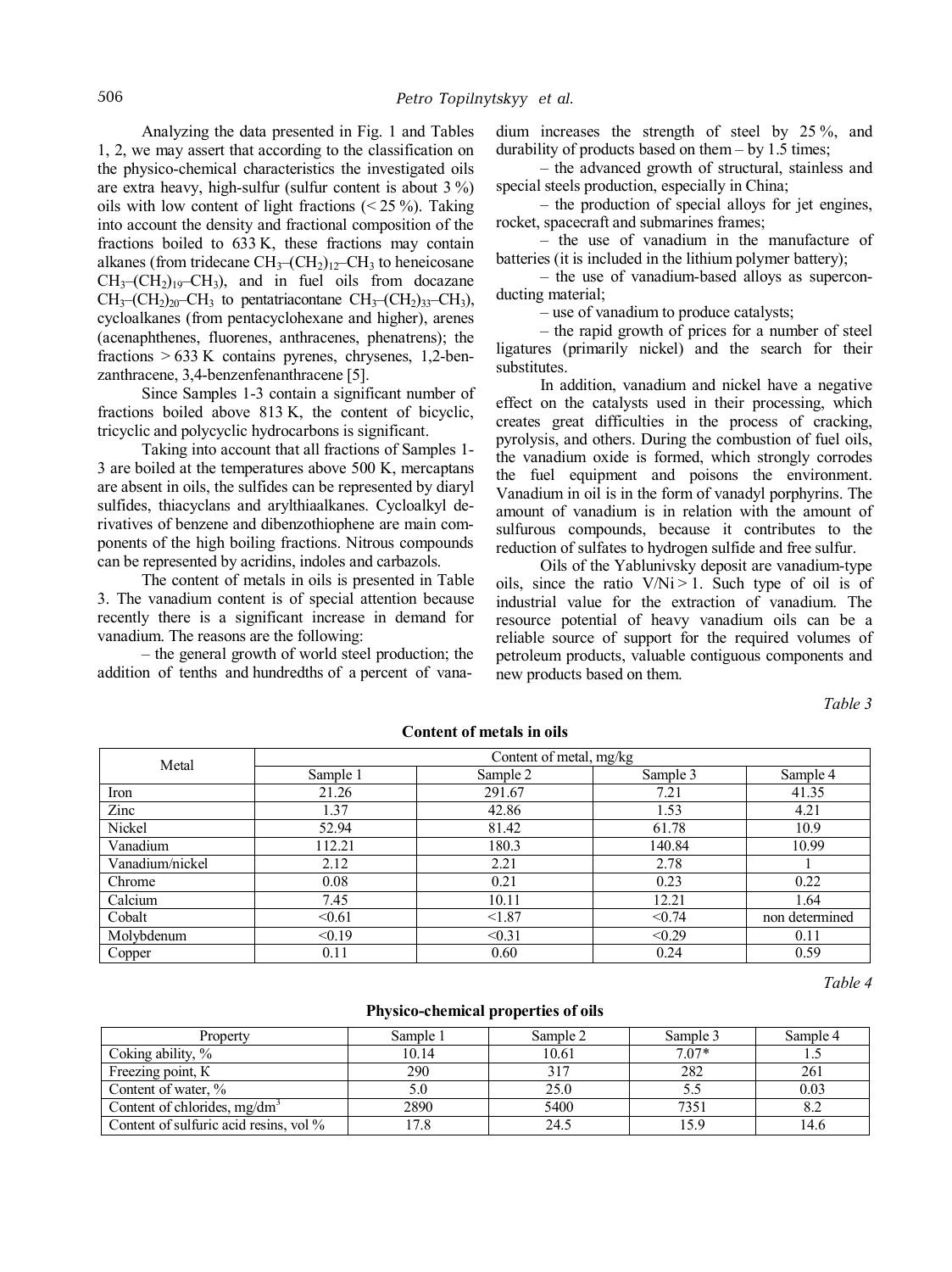The most important physico-chemical properties of investigated oils are represented in Table 4.

The ability of the petroleum product to form coke during heating to high temperature without access to oxygen is an indicator of the raw materials quality for coking plants and the production of carbon black. The coking ability of all investigated samples is extremely high. The freezing point, which indicates the content of resinousasphaltenic hydrocarbons, is high too. This will cause difficulties in transporting oil, especially at low temperatures, and will require additional measures to reduce the freezing point. Sample 4 does not have this disadvantage.

The content of chlorides and water of investigated samples is also extremely high since these products did not undergo desalinization and dehydration processes, which are mandatory prior to oil refining. However, taking into account the high content of resinousasphaltenic hydrocarbons, such oil is extremely difficult to be dehydrated [25].

On average, the kinematic viscosity of most oils does not exceed  $(5-25) \cdot 10^{-6}$  m<sup>2</sup>/s at 293 K. The following technological parameters are determined and calculated with relation to viscosity: oil mobility in the reservoir during its extraction, the rate of filtration in the reservoir, the type of displacement agent, the pump suction capacity, the conditions for transportation along the oil pipeline, *etc*. Due to the oil viscosity, it is possible to roughly evaluate its composition. The main regularity is an increase in viscosity with increasing molecular weight of the fractions. The heavier the oil, the more amount of heavy fractions in its composition and the higher its viscosity. Thus, highly viscous oil contains a large amount of resinous-asphaltenic compounds, which complicates the processing of such oil. The dependence of oil viscosity on temperature is very important for the refining technology

(pumping, heat exchange, settling, *etc*.), as well as for the application of petroleum products (drains, pumping, filtration, lubrication of friction surfaces, *etc*.). We determined the kinematic viscosity at atmospheric pressure within the temperature range of 293–368 K (Fig. 2).

It should be noted that regarding the kinematic viscosity, oils of the Yablunivsky deposit are somewhat unique. At 293 K, the value is one hundred and two hundred times greater than the kinematic viscosity of the oil mixture of East-Ukrainian deposit  $(9.45 \cdot 10^{-6} \text{ m}^2/\text{s}$  at 293 K and  $4.53 \cdot 10^{-6}$  m<sup>2</sup>/s at 323 K, not represented in Fig. 2).

For Samples 1 and 2 a sharp increase in viscosity is observed within 293–323 K. The viscosity for Sample 1 is increased by  $6.5$  times, and for Sample  $3 - by 3.6$  times. Oil from the well 94 (Sample 2) is extra viscous and even in narrow temperature range (343–323 K) its viscosity decreases by 3.8 times.

The dynamic viscosity was determined within 293– 343 K varying the shear rates from  $0.06$  to  $452 \text{ s}^{-1}$ . The results obtained at the share rate of  $21 \text{ s}^{-1}$  are represented in Fig. 3.

The significant difficulties may occur when pumping oils, since at 293 K the dynamic viscosity for Sample 1 is more than  $3000$  mPa·s, for Sample  $2$  – more than  $62000$  mPa·s and for Sample  $3 - 2770$  mPa·s. It is evident that Samples 1 and 2 can not be pumped at the temperatures below 303 K, and Sample  $3 - at$  the temperatures below 338 K. Since viscosity is a variable value and significantly depends on the shear stress, the investigated oils of Yablunivsky deposit have properties of a dilatant non-Newtonian liquid of the  $1<sup>st</sup>$  grade [26]. It should be noted that the rheological properties of heavy oils with high content of resinous-asphaltenic hydrocarbons are somewhat different from the properties of paraffinic oils [27-29].



**Fig. 2.** Kinematic viscosity of Samples 1-3 *vs*. temperature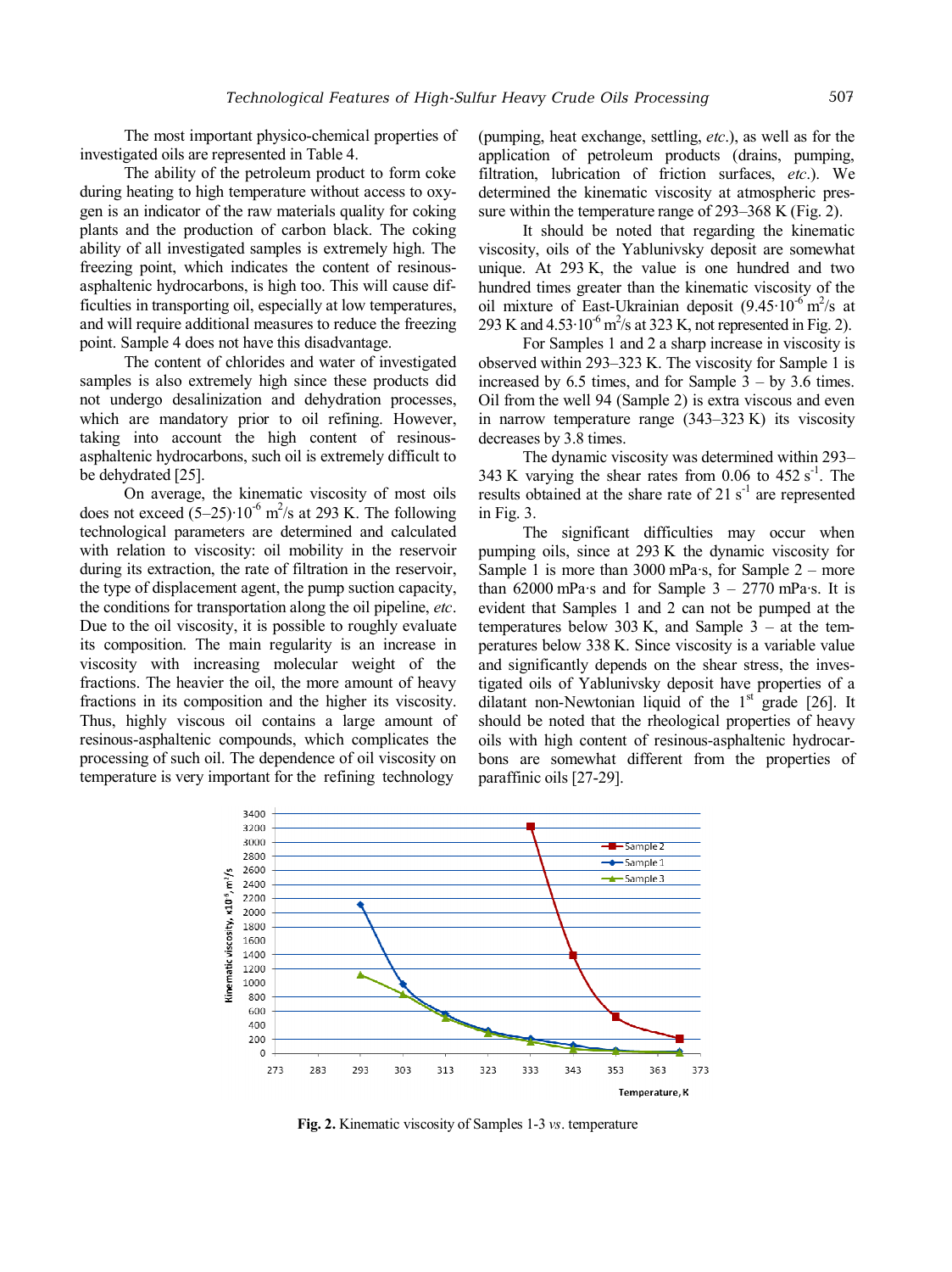

**Fig. 3**. Dynamic viscosity of Samples 1-3 *vs.* temperature at shear rate of 21  $s^{-1}$ 



**Fig. 4.** Flow chart of heavy oils processing

Based on the physico-chemical properties of the investigated oils, we propose the following technological solutions for the further processing of heavy high sulfur oils (Fig. 4):

– the solvent (gas condensate) should be added before the electric desalting plant to reduce oil viscosity and facilitate further processing;

– primary oil refining must be carried out at the atmospheric distillation unit. Since there are no gases and gasoline fractions, and the yield of diesel fractions is low, the resulting products will be only diesel fraction and fuel oil with a high freezing point. Since fuel oil contains a significant amount of sulfur compounds, bitumen produced from such oil will have high adhesion properties;

– the diesel fuel fraction can serve as a raw material for the pyrolysis plant to produce ethylene and propylene, or may be sent to a hydrofining plant to produce a commercial diesel fuel;

– fuel oil is processed at the bitumen plant to produce a commercial bitumen.

# **4. Conclusions**

Oils of the Yablunivsky deposit (Poltava region, Ukraine) were investigated and classified as extra heavy oils with the density of  $>950$  kg/m<sup>3</sup>. The sulfur content in oils is high (about 3 %). There is a large amount of metals in the oils, all of them are of vanadium-type  $(V/Ni > 1)$ . Oils are characterized by the high freezing point (282– 317 K) and abnormally high kinematic viscosity  $(2120 \cdot 10^{-6})$ and  $1123 \cdot 10^{-6}$  m<sup>2</sup>/s at 293 K; and 4861 $\cdot 10^{-6}$  m<sup>2</sup>/s at 323 K). The studied oils exhibit the properties of dilatant